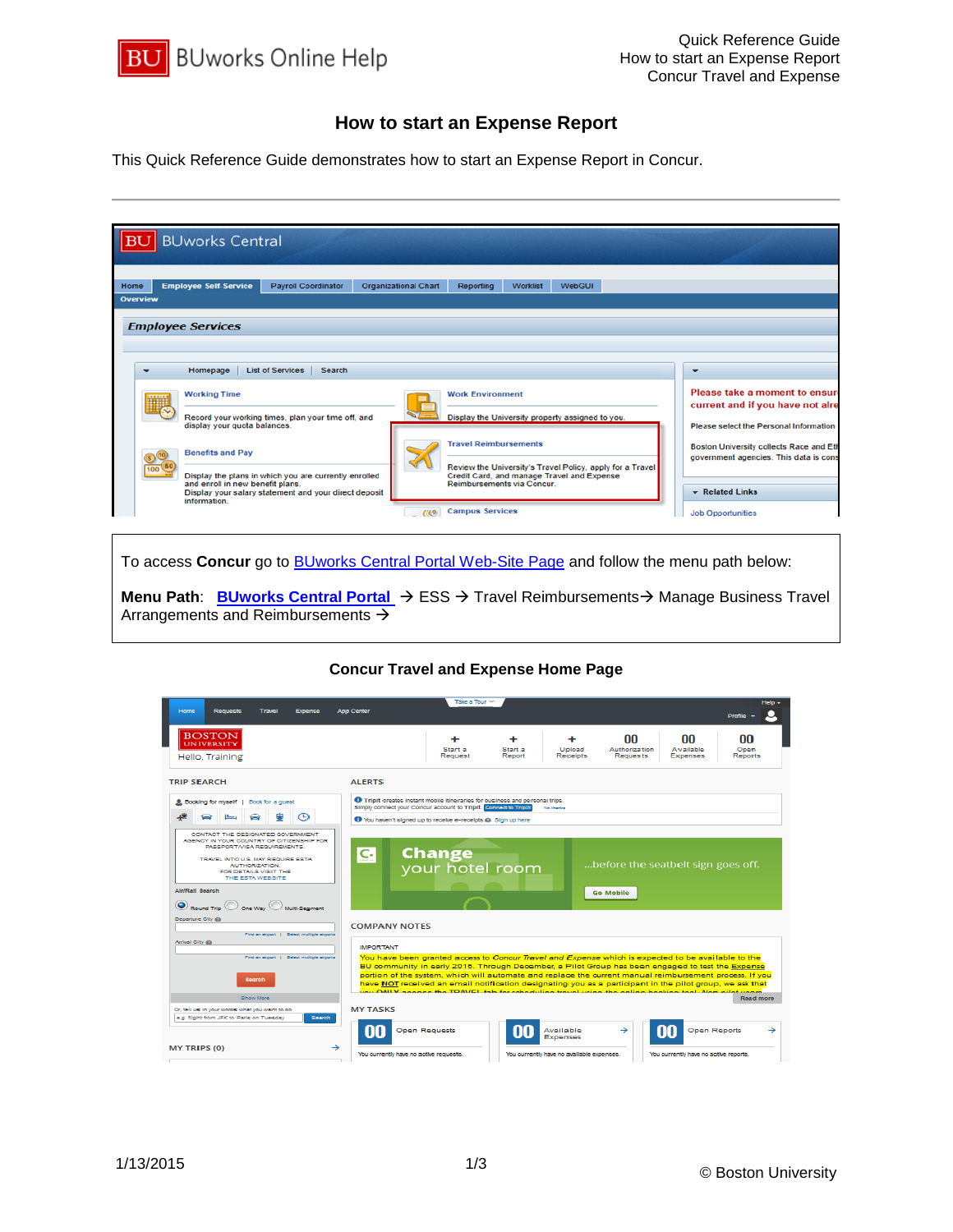

| 1a             | If you are submitting a report on the traveler's behalf as an Expense Delegate                     |  |  |  |  |  |  |
|----------------|----------------------------------------------------------------------------------------------------|--|--|--|--|--|--|
|                | click on Profile button located on right hand side of Concur Home tab and select traveler's        |  |  |  |  |  |  |
|                | name from your Administer for another user list and click Apply button.                            |  |  |  |  |  |  |
|                | If you are submitting on your own behalf continue to step 1b                                       |  |  |  |  |  |  |
| 1b             | Select the Expense tab and ensure you are on the Manage Expenses section. If you have BU           |  |  |  |  |  |  |
|                | Travel Card activity you will also have a View Transactions section (not shown on this QRG)        |  |  |  |  |  |  |
| $\overline{2}$ | Click + Create New Report box                                                                      |  |  |  |  |  |  |
| $\mathbf{3}$   | Fill out all required Report Header fields (indicated with a red line on the left side of the form |  |  |  |  |  |  |
|                | field). Note: the Cost Object field can be over written/the submitter can change the account       |  |  |  |  |  |  |